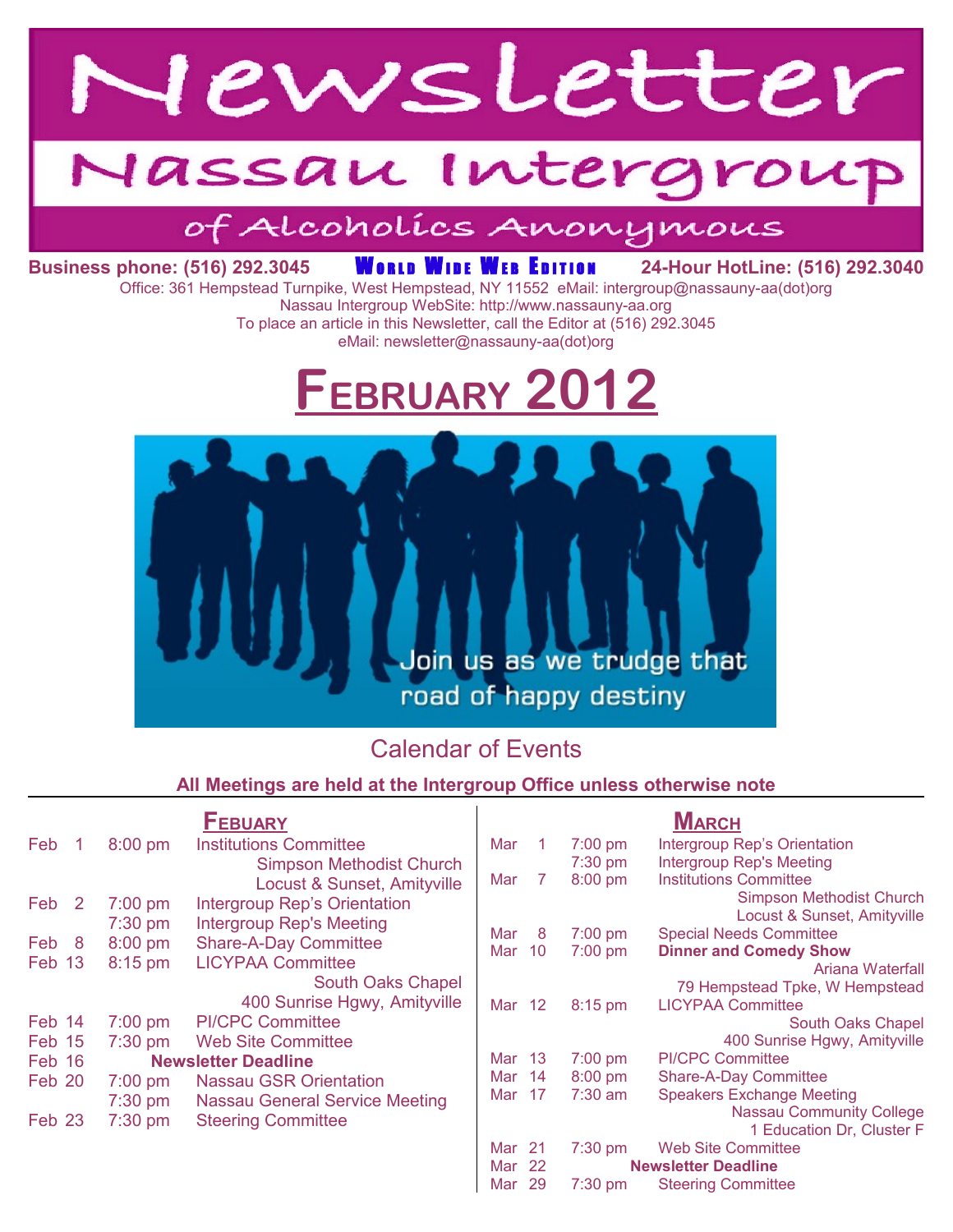#### WE ONLY LIST **AA MEETINGS**

#### **MEETING CHANGES**

**Baldwin: Over 40 Discussion Grou**p has changed their name to **Over the Hill Group**

**Bellmore: There Is A Light** has changed the Sun 7:00 S to 6:30, the Sun 8:30 CD to 8:00, and the Wed 8:00 B to 7:30

**Seaford: Time Grou**p has changed their Sun 7:00 S to 4:00 with the last Sun a Trad

**West Hempstead: Decision Grou**p has changed their Tue 7:00 S to a BB with the  $1<sup>st</sup>$  Tue a Trad, & 2<sup>nd</sup> a Step

#### **NEW MEETINGS**

**East Meadow: The East Meadow Group** has added a Sun CD at  $7:00$  pm through Apr  $1<sup>st</sup>$ 

**Glen Cove: Into Action Group** meets at St Paul's Epis Ch, 28 Highland Rd on Sat for a 7:30 O

**Glen Cove: No Excuses Group** meets at Trinity Luth Ch, 74 Forest Ave on Mon for a 7:30 CD with the last Mon an Open

**Long Beach: Young By The Beach** meets at St Ignatius Martyr, 721 W Broadway on Sat 6:15 YPBC, 7:30 O

**Malverne: Gratitude Group** has added a Tue 7:30 S Last Tue Tradition and designated the last Thu 7:30 CD for Anniversaries

**Manhasset: Good Morning God** meets at St Ignatius Retreat House (rear), 251 Searingtown Rd on Thu 10:30am C

**Melville: Sweet Air Group** has added a Mon 8:00 YP, Thu 6:30 BB and 6:30 CD

**New Hyde Park: Concious Contact** meets at Christ Luth Ch, 300 Hillside Ave S on Wed 8:00 for a CD 11<sup>th</sup> Step Meditation

**North Bellmore: Miracles** starting Nov 4<sup>th</sup> has an 8:30 am BB CD

**West Hempstead: Here & Now Group** now meets at Project Outreach, 600 Hempstead Tpke. on Thurs 12 Noon B

#### **DELETIONS**

**Garden City: Garden City Group** has dropped their Tue 7:30 Women's Step meeting

 **From The Chair -**

## **AA Tradition: Foundation for AA**

"Tradition Two" tell us, "For our group purpose there is but one ultimate authority, a loving God as He may express Himself in our group conscience. Our leaders are but trusted servants; they do not govern." This Tradition reminds us who is in charge. It's a great place to return to when controversy and contention raise their heads in our meetings, and personalities flash and flare. It's also just a cozy place to be.

We often forget we didn't always have a comfortable and well-tested set of guidelines to look to in times of question or challenge in the form of the "Twelve Traditions." The early members brought what we today know as AA's principles (our Three Legacies: Recovery, Unity and Service) into existence out of what they already knew (ideas from the Oxford Group for instance), what they experienced (that recovery could be helped by helping a fellow sufferer), and what they learned from trial and error, keen observation, and reflective consideration.

Bill W.'s well-known essays on AA Tradition found in the *Twelve Steps and Twelve Traditions* reflect some of that historic trial and error and thinking (what we were like and what happened at the group level) in summarizing our Unity principles. In the forward to the "Twelve and Twelve" we are told, "AA's Twelve Traditions apply to the life of the Fellowship itself. They outline the means by which AA maintains its unity and relates to the world about it, the way it lives and grows." The suggestion that AA as a living thing that changes over time is both interesting and important.

First published in the *Grapevine* in April 1946 under the title, "Twelve Points to Assure Our Future," the "Twelve Traditions" would not be immediately or widely accepted from Bill. (One story loosely quotes a member as telling Bill they would love to hear his story, "but please don't tell us about those Traditions.") He followed that 1946 article with a series of articles on each point. Some of Bill's Grapevine writings on the Traditions are reprinted in the pamphlet, "AA Tradition: How It Developed." All of Bill's early Grapevine-based writings on the Traditions are available in the Grapevine Digital Archive online at www.aagrapevine.org. (Go to, "Story Archive" from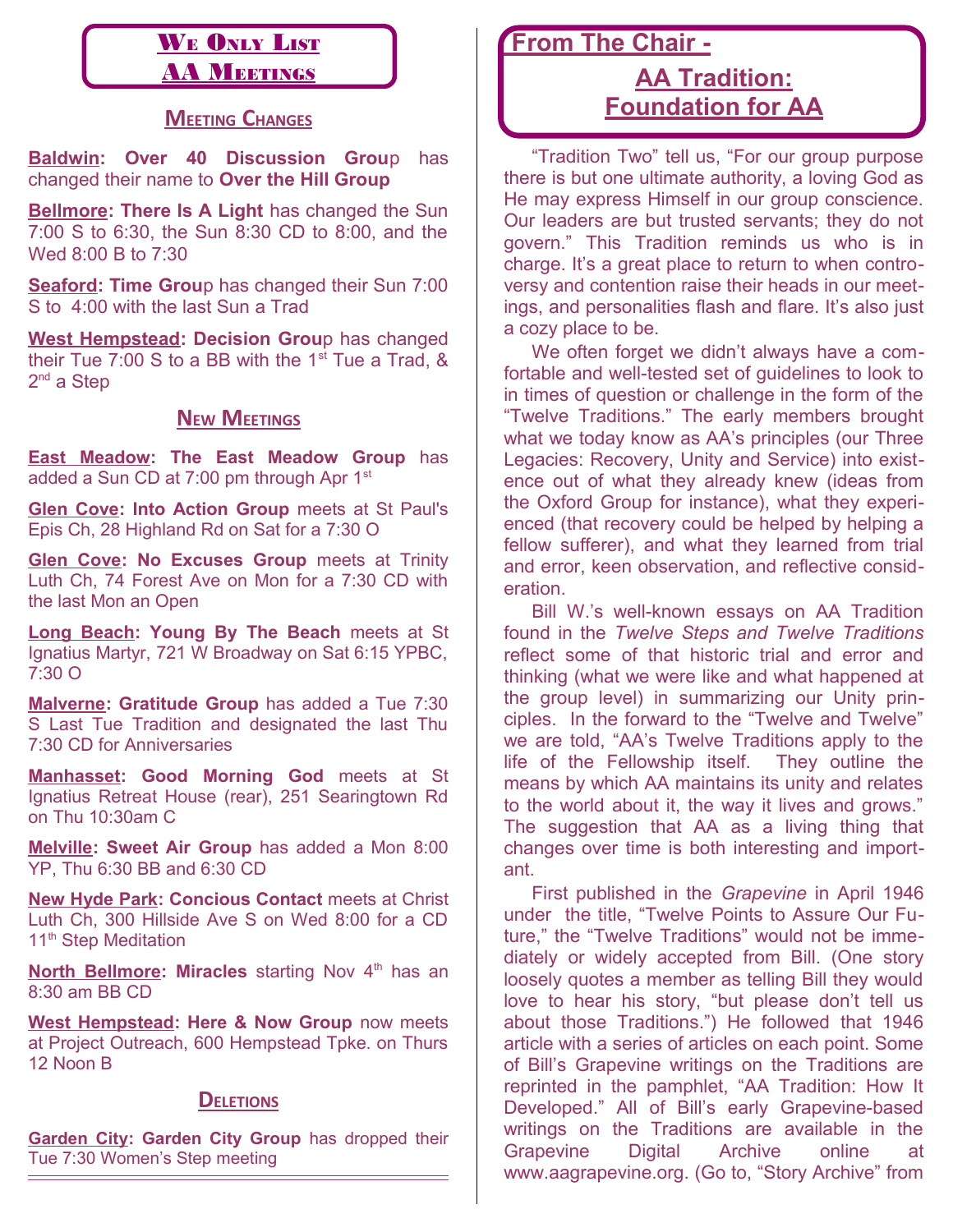the home page).

In other matters closer to home, feedback on the changed venue for the Exchange Meeting is so far positive for the most part. Parking is ample, the venue is accessible, we have no neighbors to disturb, and the cost is fully one eight of what it was in Garden City. We probably need to rearrange the room a bit better next go around, and to remind members to bring smaller calendars since we don't have the large tables we were used to. We remain interested in any other comments on the new venue.

Upcoming events for Nassau Intergroup include the Dinner Event at the Ariana Waterfall in West Hempstead on March 10, and our annual Share-A-Day on April 14 at St. Joseph's in Hewlett.

Check our website (www.nassauny-aa.org) and this newsletter for more information.

Hope this is helpful.

NIAA Chairperson, chair@nassauny-aa(dot)org

## **Step 2- "Came To Believe That A Power Greater Than Ourselves Could Restore Us To Sanity."**

To really understand what the  $2<sup>nd</sup>$  step of Alcoholics Anonymous means, you have to look at it in comparison to the first step. The first step asks alcoholics to admit they are powerless over their desire to drink. This is a difficult thing to do because many alcoholics think that if they could just try a little harder they could stop drinking or that they just haven't found the right answer yet. Admitting you need help means making yourself subordinate to those who are helping you, at least temporarily, so that they can guide you in the right direction.

This is what Step 2 encourages you to do, except for that it puts the problem onto a spiritual plane. Instead of asking you to allow other people to help you, it asks you to consider the possibility that there's some sort of power greater than yourself that can guide you towards a better life. It then asks you to define for yourself what that power might be so that you can be open to its guidance. Some people find it helpful to talk to a spiritual adviser, an AA sponsor or a counselor to help them accept and define their higher power.

Therefore, Step Two is the rallying point for all of us. Whether agnostic, atheist, or former believer, we can stand together on this Step. True humility and an open mind can lead us to faith, and every A.A. meeting is an assurance that God will restore us to sanity if we rightly relate ourselves to Him.

#### **From the Editor -**

#### **12 Step Play – Helping Another Alcoholic**

On Saturday January 14<sup>th</sup> I attended a 12 Step play hosted by District 305 & 313 in Queens. It was a play demonstrating the proper way to do a 12 step call. At the beginning they had a drunk and 2 people saying just the right things to try to attract him to AA. They used the exact wording like it says in the Big Book. Apparently there was some controversy about the proper way to do a 12 Step call. Then they had a question and answer session about the play. The next skit was a play on Steps 1, 2, and 3. There were also Archives there with old meeting books and some newspapers of early AA.

When I attend these kind of events I remember what it was like for me and everyone that helped me in early sobriety. I've done my share of 12 step calls also because I know that it's very important for me to help the next sick and suffering alcoholic. The only thing I can do is share my experience and hope that the alcoholic gets the message and is willing to come to a meeting.

One of my fav's and this has helped when nothing else can, extensive work with the newcomer. I have bought new cars, purchased a home, been promoted on the job, and been crazy drunk, the list goes on. But these things never really satisfied me deep inside. To give to someone freely and watch it received and put into action, to watch a guy really get it, yeah that is where the real money is made. It satisfies my soul and that is something that cannot be earned or purchased it really is a gift! Before AA I was looking for a material solution to a spiritual problem and the result was desperation and pain. I really was a blind woman in a dark room looking for a black cat that is not there. This way of living, giving of myself has shown me my value and the true meaning of life, my life is not measured in the abundance of things I possess but in the life I am willing to give. When I'm feeling kind of nuts a friend in the program says "you sound like you should go to a meeting and talk to a newcomer" Helping other alcoholics gives me more pleasure than anything else because I wouldn't be here without the care and support of other recovering alcoholics.

 "Helping others is the foundation stone of your recovery. A kindly act once in a while isn't enough. You have to act the Good Samaritan every day, if need be."

~Alcoholics Anonymous, 1<sup>st</sup> Edition, Working With Others, pg. 97~

In Love and Service, Newsletter Chair and Editor, newsletter@nassauny-aa(dot)org

- Twelve Steps and Twelve Traditions, p. 33